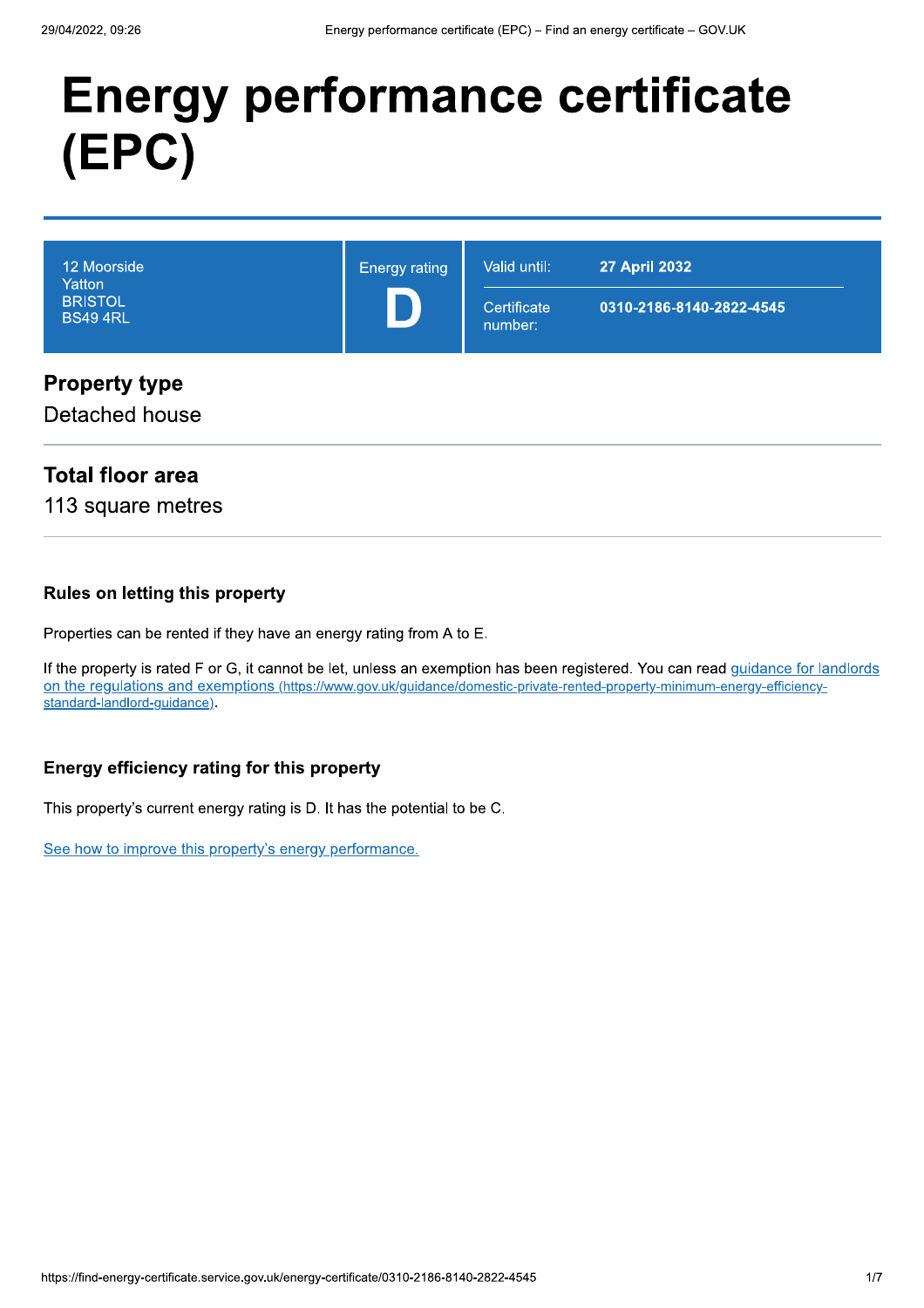| <b>Score</b> | <b>Energy rating</b> | <b>Current</b> | <b>Potential</b>    |
|--------------|----------------------|----------------|---------------------|
| $92 +$       | Ą                    |                |                     |
| 81-91        | Β                    |                |                     |
| 69-80        | $\mathbf C$          |                | 80  <br>$\mathbf C$ |
| 55-68        | II)                  | 67<br>D        |                     |
| 39-54        | Е                    |                |                     |
| $21 - 38$    | F                    |                |                     |
| $1 - 20$     |                      |                |                     |

The graph shows this property's current and potential energy efficiency.

Properties are given a rating from A (most efficient) to G (least efficient).

Properties are also given a score. The higher the number the lower your fuel bills are likely to be.

For properties in England and Wales:

- the average energy rating is D
- $\bullet$  the average energy score is 60

#### Breakdown of property's energy performance

This section shows the energy performance for features of this property. The assessment does not consider the condition of a feature and how well it is working.

Each feature is assessed as one of the following:

- very good (most efficient)
- $\bullet$  good
- average
- $\bullet$  poor
- very poor (least efficient)

When the description says "assumed", it means that the feature could not be inspected and an assumption has been made based on the property's age and type.

| Feature | <b>Description</b>                         | Rating  |
|---------|--------------------------------------------|---------|
| Wall    | Cavity wall, as built, insulated (assumed) | Good    |
| Roof    | Pitched, 100 mm loft insulation            | Average |
| Roof    | Roof room(s), insulated (assumed)          | Good    |

https://find-energy-certificate.service.gov.uk/energy-certificate/0310-2186-8140-2822-4545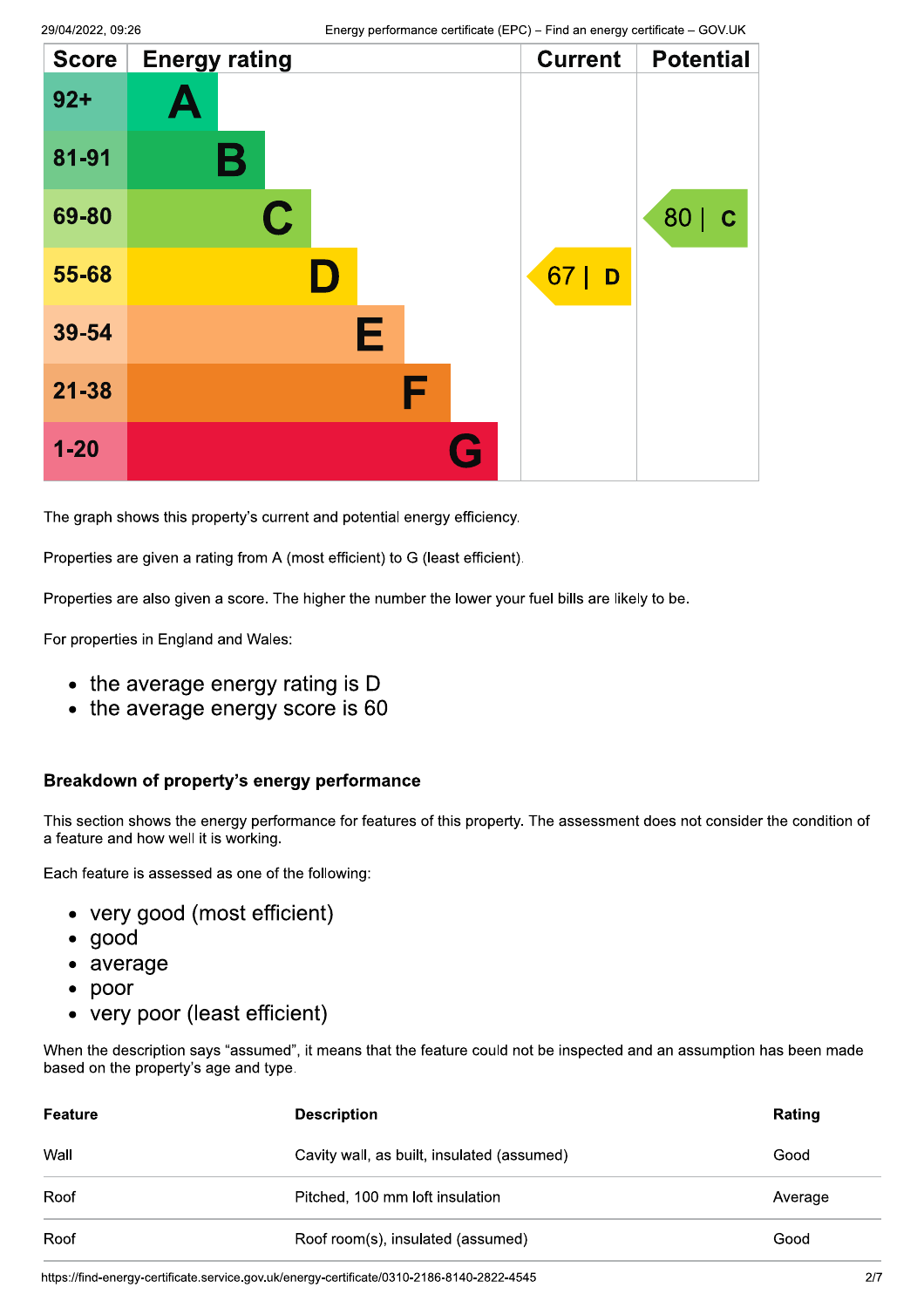29/04/2022, 09:26

Energy performance certificate (EPC) - Find an energy certificate - GOV.UK

| <b>Feature</b>       | <b>Description</b>                          | Rating    |
|----------------------|---------------------------------------------|-----------|
| Window               | Fully double glazed                         | Good      |
| Main heating         | Boiler and radiators, mains gas             | Good      |
| Main heating control | Programmer and room thermostat              | Average   |
| Hot water            | From main system                            | Good      |
| Lighting             | Low energy lighting in 92% of fixed outlets | Very good |
| Floor                | Solid, no insulation (assumed)              | N/A       |
| Secondary heating    | Room heaters, wood logs                     | N/A       |

## Low and zero carbon energy sources

Low and zero carbon energy sources release very little or no CO2. Installing these sources may help reduce energy bills as well as cutting carbon emissions. The following low or zero carbon energy sources are installed in this property:

• Biomass secondary heating

## **Primary energy use**

The primary energy use for this property per year is 197 kilowatt hours per square metre (kWh/m2).

What is primary energy use?

#### **Environmental impact of this property**

This property's current environmental impact rating is D. It has the potential to be C.

Properties are rated in a scale from A to G based on how much carbon dioxide (CO2) they produce.

Properties with an A rating produce less CO2 than G rated properties.

## An average household produces

6 tonnes of CO<sub>2</sub>

## This property produces

3.6 tonnes of CO2

## This property's potential production

1.9 tonnes of CO<sub>2</sub>

By making the recommended changes, you could reduce this property's CO2 emissions by 1.7 tonnes per year. This will help to protect the environment.

Environmental impact ratings are based on assumptions about average occupancy and energy use. They may not reflect how energy is consumed by the people living at the property.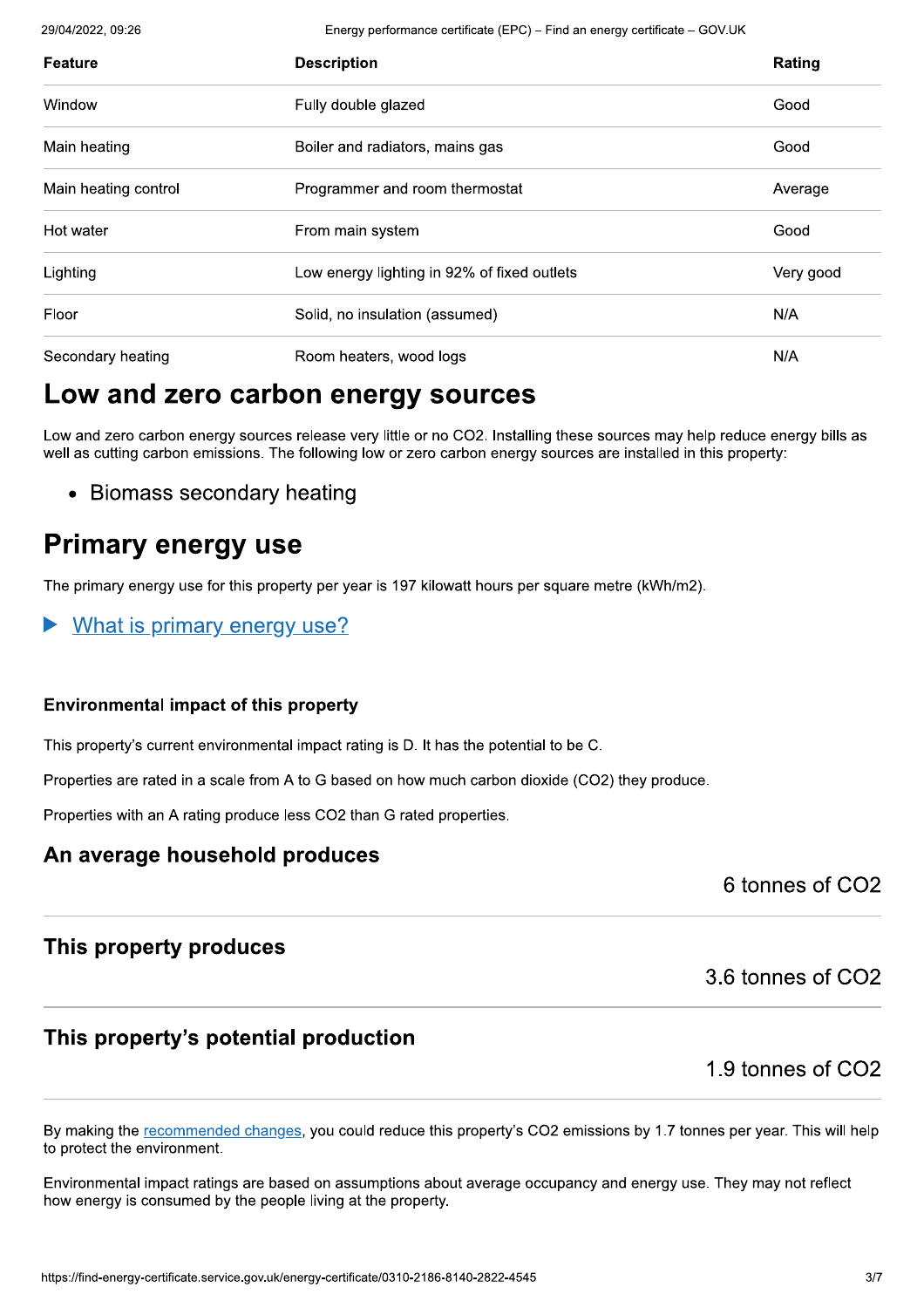#### Improve this property's energy performance

By following our step by step recommendations you could reduce this property's energy use and potentially save money. Energy performance certificate (<br>
rty's energy performance<br>
v step recommendations you could reduce this<br>
iney.<br>
Inges in order will improve the property's energy<br>
Finsulation (solid floor

29/04/2022, 09:26<br> **Improve this property's energy p**<br>
By following our step by step recommen<br>
and potentially save money.<br>
Carrying out these changes in order will<br>
(67) to C (80).<br>
▶ Do I need to follow these Carrying out these changes in order will improve the property's energy rating and score from D (67) to C (80).

Do I need to follow these steps in order?

## Step 1: Floor insulation (solid floor)

Floor insulation (solid floor)

## **Typical installation cost**

## Typical yearly saving

Potential rating after completing step 1

## Step 2: Heating controls (thermostatic radiator valves)

Heating controls (TRVs)

| <b>Typical installation cost</b> |  |
|----------------------------------|--|
|                                  |  |
|                                  |  |

Typical yearly saving

Potential rating after completing steps 1 and 2

## Step 3: Solar water heating

Solar water heating

## **Typical installation cost**

£4,000 - £6,000



 $69 C$ 

£61

£4,000 - £6,000

 $f350 - f450$ 

£33

 $71$ | C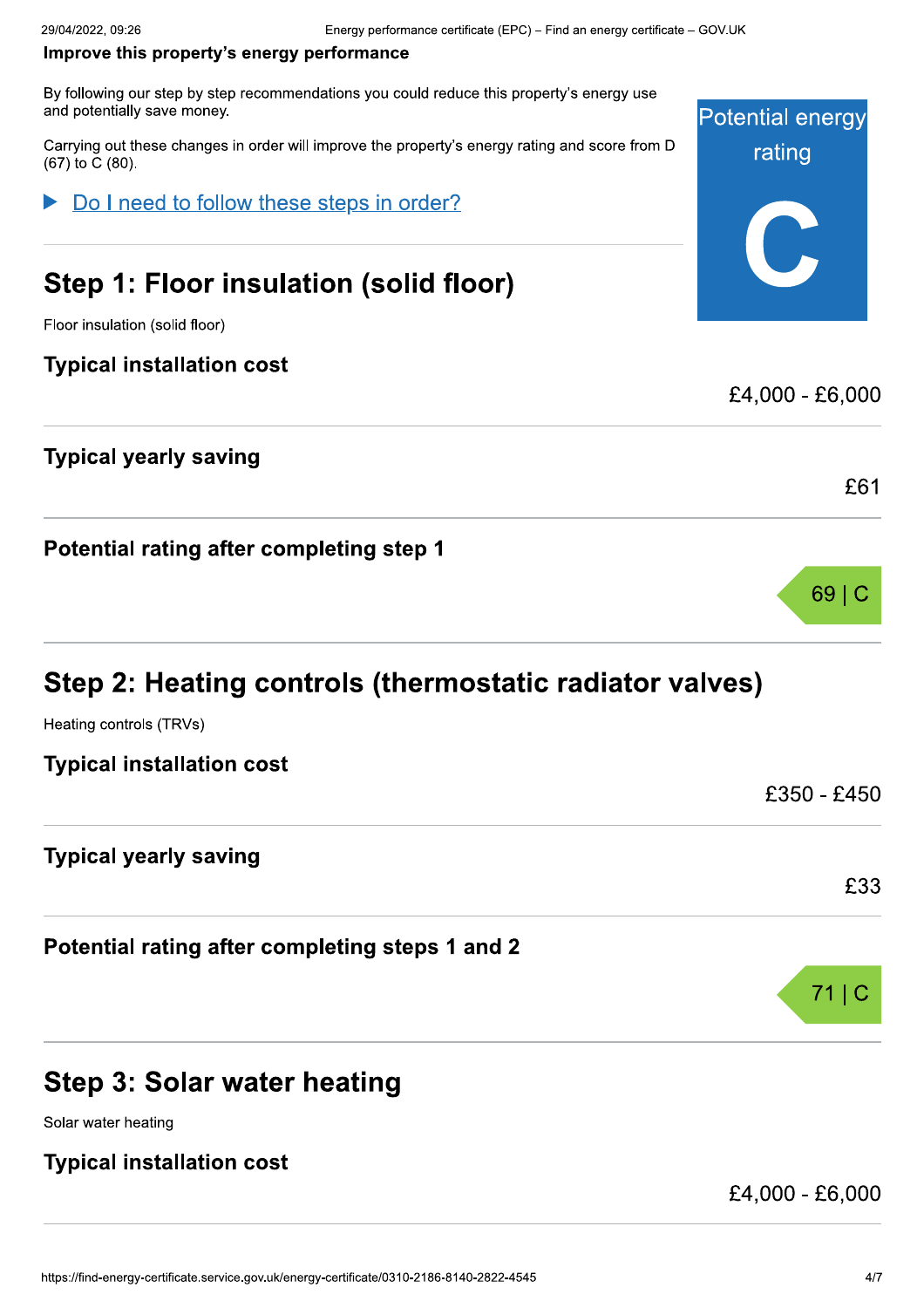## Potential rating after completing steps 1 to 3  $72|C$ Step 4: Solar photovoltaic panels, 2.5 kWp<br>
Solar photovoltaic panels<br>
Typical installation cost<br>
Typical yearly saving Solar photovoltaic panels **Typical installation cost** £3,500 - £5,500 **Typical yearly saving** £377 Potential rating after completing steps 1 to 4  $80<sub>1</sub>$ Paying for energy improvements Find energy grants and ways to save energy in your home, (https://www.gov.uk/improve-energy-efficiency) g for energy improvement of the same and ways to save energy in your homes are and yearly use and potential savings and yearly energy cost for this ments<br><u>nome. (https://www.gov.uk/improve-energy-e</u><br>s<br>nis property :S<br>ps://www.gov.uk/improve-energy-efficiency)<br>pperty Estimated energy use and potential savings Estimated yearly energy cost for this property £863 **Potential saving** Potential saving<br>
Free stimated cost shows how much the average household would spend in this property for heating, lighting and hot water.<br>
It is not based on how energy is used by the people living at the property.<br>
The s how much the average household would spend in<br>ergy is used by the people living at the property.<br>ws how much money you could save if you <u>complet</u><br>uce your energy bills visit **Simple Energy Advice (ht** The estimated cost shows how much the stimated cost shows how much the potential saving shows how much For advice on how to reduce your ener The average household would spend in this property for he<br>
d by the people living at the property.<br>
ch money you could save if you <u>complete each recommend</u><br>
nergy bills visit <u>Simple Energy Advice (https://www.simpleener</u>

d in this property for heating, lighting and hot water. It is not based on how energy is used by the people living at the property. The estimated cost shows ho<br>It is not based on how energy<br>The potential saving shows h<br>For advice on how to reduce<br>**Heating use in**<br>Heating a property usually ma<br>**Estimated energy use** ws how much the average household would senergy is used by the people living at the prop<br>ows how much money you could save if you <u>c</u><br>duce your energy bills visit <u>Simple Energy Ad</u><br>**in this property**<br>ally makes up the maj age household would spend in this property for<br>eople living at the property.<br>you could save if you <u>complete each recomm</u><br>visit <u>Simple Energy Advice (https://www.simplee</u><br>**Derty**<br>ity of energy costs.<br>**t this property** is property for heating, lighting and hot was<br>
ach recommended step in order.<br>
<u>//www.simpleenergyadvice.org.uk/)</u>.<br>

The potential saving shows how much money you could save if you complete each recommended step in order.

how to reduce your energy bills visit Simple Energy Advice (https://www.simpleenergyadvice.org.uk/).

## Heating use in this property

Heating a property usually makes up the maiority of energy costs.

# a property usually makes up the majority contract a property usually makes up the majority contract and the majority of the majority of  $\alpha$  and  $\alpha$  are may certificate. Estimated energy used to heat this property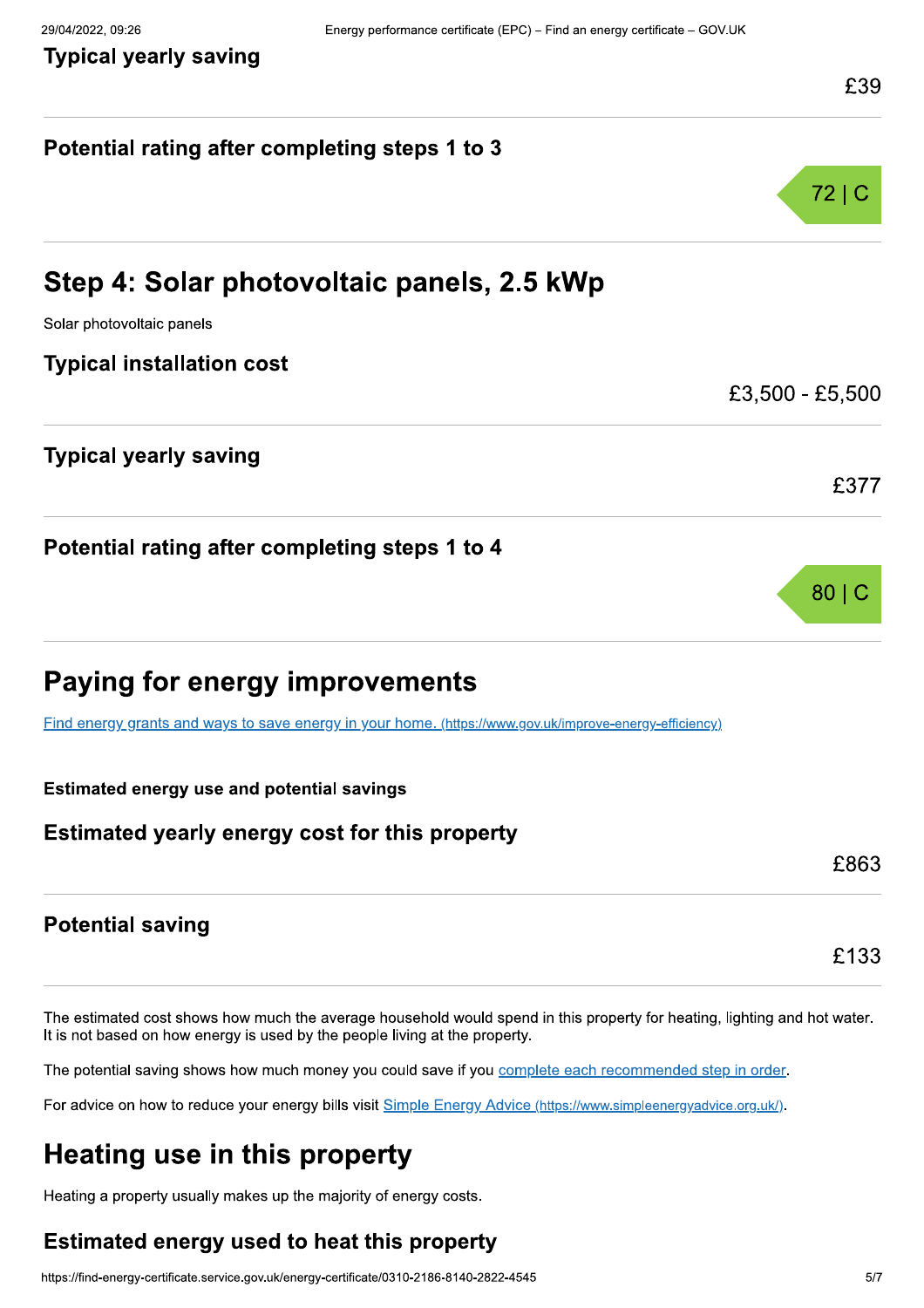## **Space heating**

11564 kWh per year

## **Water heating**

2805 kWh per year

## Potential energy savings by installing insulation

Type of insulation Type of insulation and the state of energy saved

Loft insulation and the set of the set of the set of the set of the set of the set of the set of the set of the set of the set of the set of the set of the set of the set of the set of the set of the set of the set of the

#### Contacting the assessor and accreditation scheme

This EPC was created by a qualified energy assessor.

If you are unhappy about your property's energy assessment or certificate, you can complain to the assessor directly,

If you are still unhappy after contacting the assessor, you should contact the assessor's accreditation scheme.

Accreditation schemes are appointed by the government to ensure that assessors are qualified to carry out EPC ssor and accreditation scheme<br>y a qualified energy assessor.<br>t your property's energy assessment or certificter contacting the assessor, you should contain<br>the appointed by the government to ensure that<br>**ntact details** assessments.

## Assessor contact details

### Assessor's name

Gary Langdale

## **Telephone**

01934 644062

#### Email

aarv@a1-homeinspectors.co.uk

## Accreditation scheme contact details

**Accreditation scheme** Elmhurst Energy Systems Ltd

Assessor ID EES/018067

## Telephone

01455 883 250